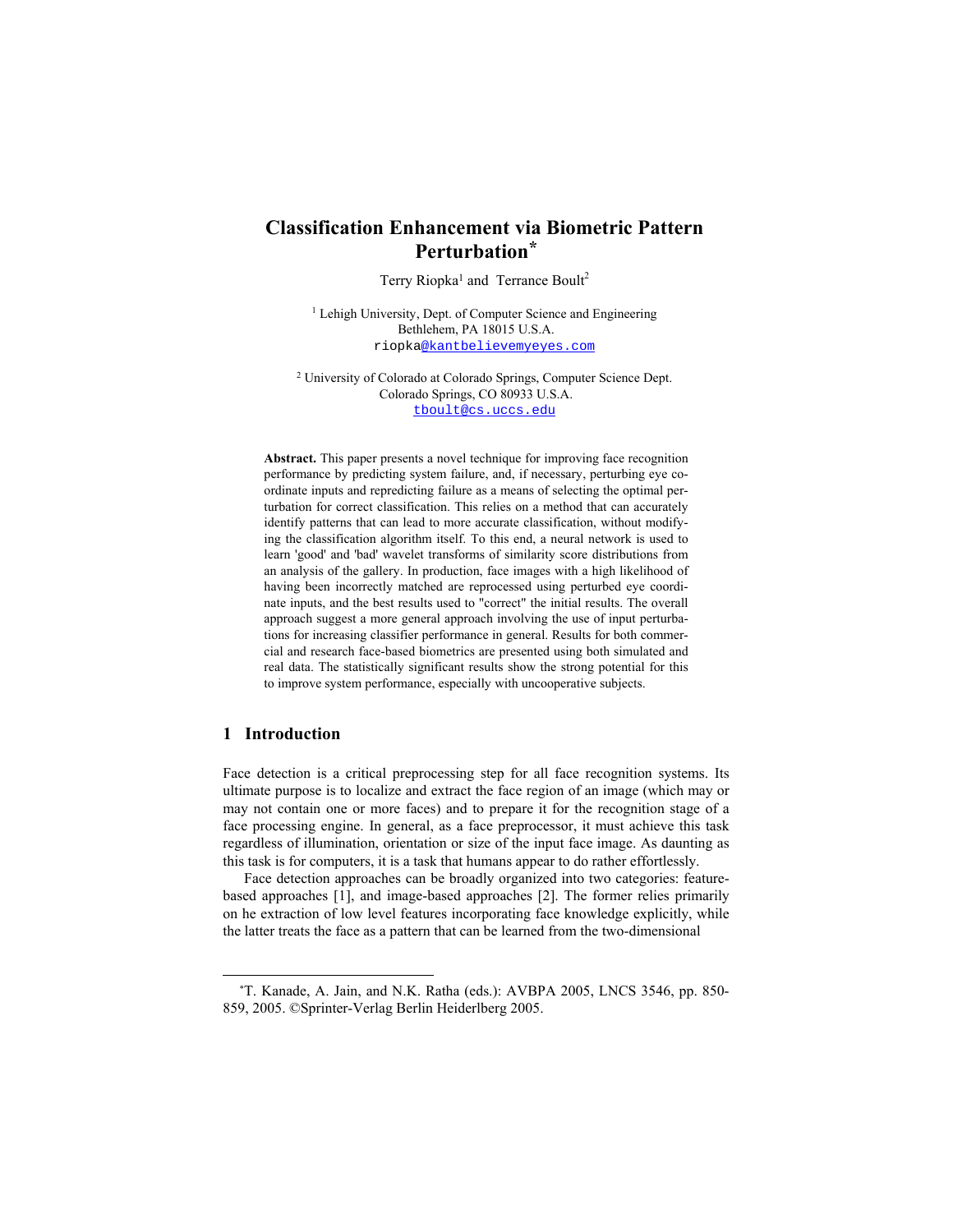image array, incorporating face knowledge implicitly. However, regardless of the approach, the result of face detection must enable some method for face registration, in order to maximize the effectiveness of the recognition stage of the face processor. In all cases, this relies on the accurate determination of fiducial marks on the face, ultimately needed for scaling and normalization.

Symmetry of the eyes and their consistent relationship with respect to other fiducial marks on faces make them extremely useful for parameterizing and normalizing geometric features of the face. Because eye separation does not change significantly with facial expression, nor with up and down movements of the face, eve separation distance is often used for face normalization. Nose distance, another feature often extracted, is relatively constant with respect to side to side movements of the face and also depends on accurate eye localization. In addition, orientation of the line between the eyes is often used to correct for pose variations. Lastly, eyes are essentially unaffected by other facial features like beards and mustaches, making them invaluable features to most face recognition systems. As a result, eye localization is often the critical thread connecting face detection and face recognition algorithms, regardless of the underlying details of either algorithm.

Previous studies have emphasized the critical importance of eye localization and have demonstrated the dramatic effect poor eye localization can have on face recognition [3][4]. Given that the accuracy of eye localization has an effect on face recognition performance, this paper seeks to address the following research question: **can we observe the effect that input eye perturbations have on an arbitrary recognition algorithm for a given face gallery, and use that information to improve classification performance?** The goal of this paper is to predict classification failure and, in instances in which it is expected to occur, use a failure prediction module to select an alternative eye location (perturbation) that has the greatest chance of yielding a correct classification, thus improving overall system performance.

The paper is organized as follows. A description of the method used to identify candidate face images for eye input perturbation is presented. Next, statistical results of simulated experiments explore the costs/benefits of our technique. The technique is also applied to a set of "real-world" face images to show the utility of the approach. Finally, we conclude with a discussion of the results and comment on the viability of a general approach to improving pattern classification using perturbations of critical input data.

#### **2 Failure in the Context of Face Recognition**

All face classifiers ultimately yield some sort of similarity score for an input image against all images in the face gallery. Typically, the scores are ranked to determine the most likely set of matching face images. The definition of "failure" in the context of face recognition typically depends on the application. For example, in identity verification, a serious failure occurs whenever a face not in the database is matched by the system*, i.e.* there is a false positive. In this case, the input face image matches an image in the database with a similarity score that is above a certain threshold. The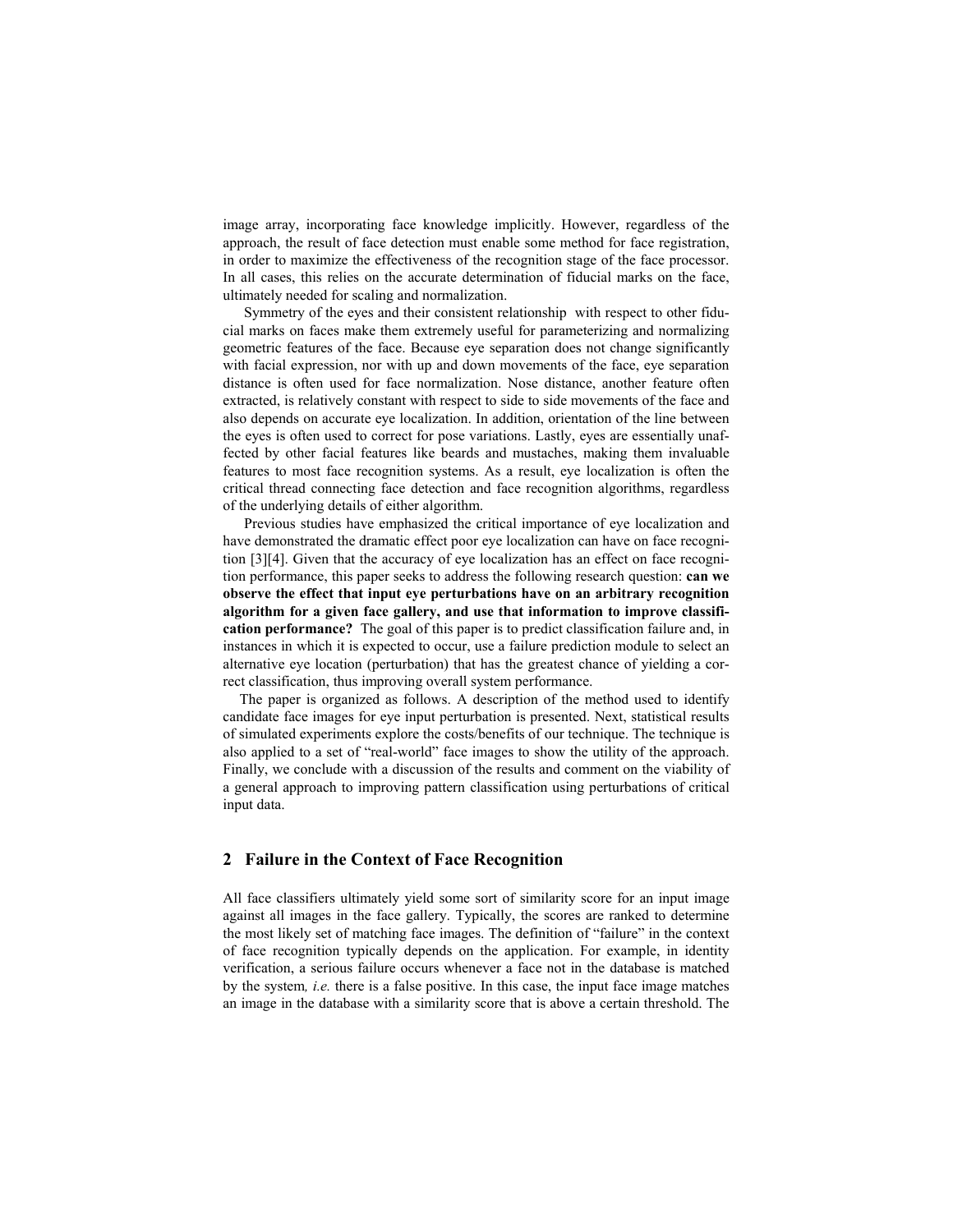decision of the system is based entirely on a comparison between two images, to determine whether the person is who the person claims to be.

In identification, the application of interest in this paper, a known or unknown individual is matched against all of the face images in the database, and a set of ranked potential matches is returned. In this case, the definition of failure is more complex. If the person is in the database, failure occurs if too many face images different from that person are ranked higher than the face image of that person in the database. Here, "too many" depends on the criteria of the system and how the results are interpreted. If the person is not in the database, it becomes problematical to determine whether or not the face is in the database based on ranking alone.

We postulate that the relationship between the similarity scores of the matched images (more specifically, the shape of their distribution) contains valuable information that can yield insight into the likelihood that a given match will lead to a correct classification. For example, intuitively, if all top ranked images have very close similarity scores, we might tend to believe there is a low probability that the top ranked image is the correct match. On the other hand, if the top ranked image has a similarity score that is significantly higher than all of the rest, we might tend to believe there is a high probability that the top ranked image is the correct match. In the former case, the distribution of sorted scores may be broad and flat, while in the latter case, narrow and peaked. Note that the criteria for "closeness" of similarity scores also depends on the characteristics of the particular recognition algorithm, since (usually) similarity score is not a metric.

In this paper, we use a machine learning approach to learn the characteristics of "good" and "bad" similarity score distributions, given a particular recognition algorithm, a specific gallery of images, and various degrees of eye location error. "Good" similarity score distributions are those that result in a correct ID match (rank 1), where each individual (regardless of the number of images in the gallery) has a unique ID. "Bad" distributions are all others.

We make the general assumption that input eye locations are primarily responsible for classification failure as supported by [3]. Using our failure prediction model, we identify images that are likely to be classified incorrectly and then re-process those images using a limited set of perturbed input eye coordinates to yield new similarity score distributions. For each such image, the distribution most likely to yield a correct classification is identified and used to obtain a modified classification.

## **3 Face Algorithms**

Two different face recognition algorithms were used in all of the following experiments: Elastic Bunch Graph Matching (EBGM)[5] and FaceIt, a commercial application based on an LFA algorithm [6]. The EBGM algorithm was provided by the Colorado State University (CSU) Face Identification Evaluation System (Version 5.0) [7]. FaceIt was implemented using programs built from a software development kit licensed from Identix Inc. The reader is referred to the relevant publications for details.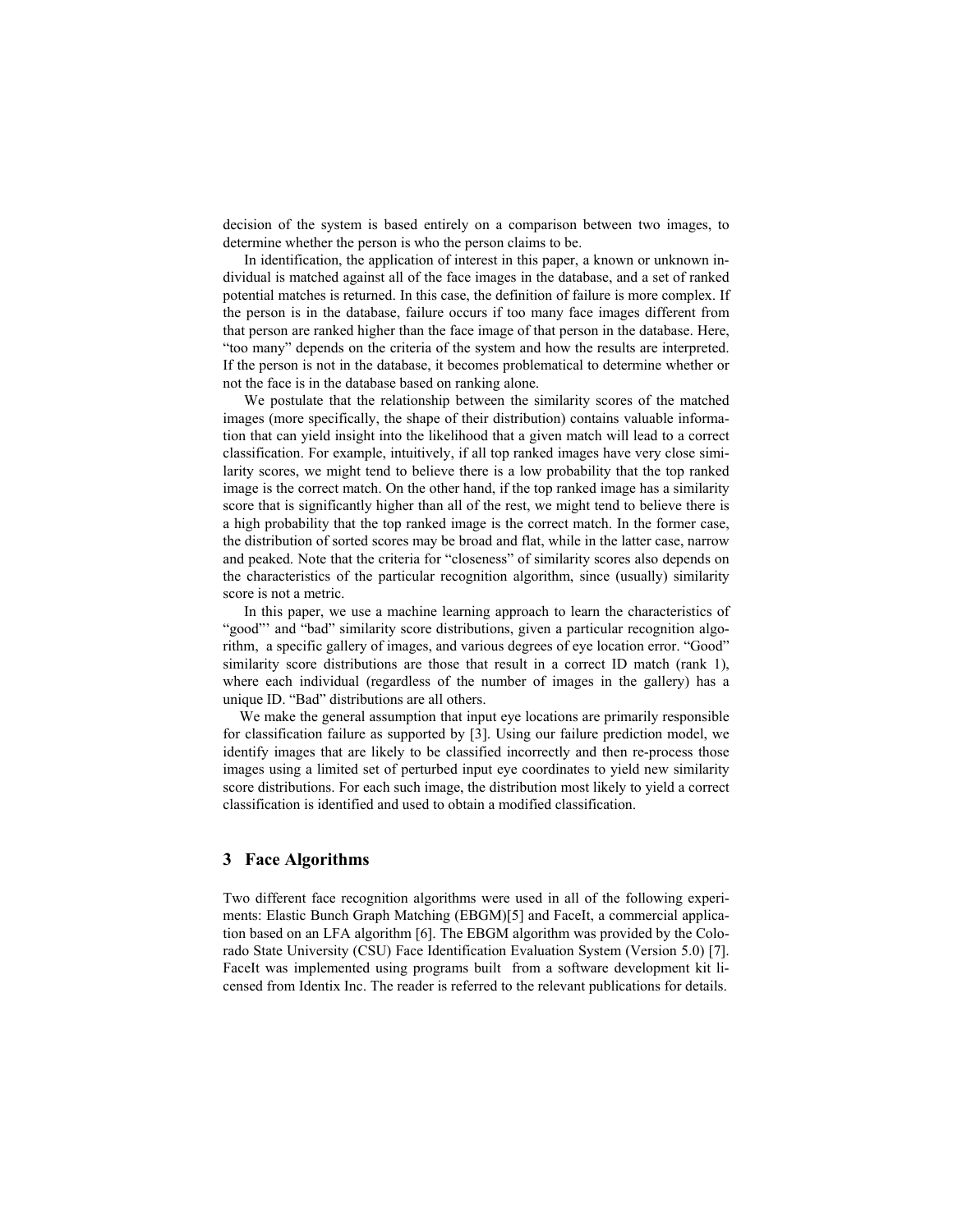## **4 Learning Similarity Score Distributions**

In order to learn similarity score distributions, a sample of "good" and "bad" similarity score distributions was required. If the intent were to learn "good" and "bad" similarity score distributions for face images *in general*, one might be inclined to train on similarity score distributions from a large set of "real" images of individuals in a given gallery. From an operational perspective and excluding synthetically altered gallery images, this would require considerable data collection and ground truth. However, the very specific intent here is to predict the behavior of a given algorithm on a given gallery with respect to input eye perturbations and to enable the recognition of potential instances where incorrect eye localization can result in misclassification. Generating the perturbation data is quite straightforward. Given some basic training/testing sets, one simply forces the eye locations to different positions and reprocesses the images.

As was shown in previous research, the behavior with respect to input eye perturbations of a number of face recognition algorithms on degraded images, seems to be quite similar to their behavior on clean, gallery images [3], only slightly smoother. Consequently, the training set in this instance involved only the similarity score distributions obtained by perturbing input eye coordinates of gallery images. The prediction module therefore learns the sensitivity of the algorithm to eye localization error in the context of the gallery for which classification improvement is desired, which we later apply, with good success, to images in the field.

#### **4.1 Preprocessing**

The images used to obtain training data consisted of a gallery of 256 individuals, each with four different frontal view poses (for a total of 1024 images) and obtained from the FERET database. The exact set of images can be obtained from the authors.

It was hypothesized that the number of poses of a given individual would affect the relevant characteristics of similarity score distributions. For example, if an individual had ten different poses in a given database, it is conceivable that all ten poses might cluster very closely in the top ranks of the similarity score distribution. On the other hand, with only one pose in the database, an individual's score might be distinctly different from all others, resulting in a similarity score distribution that is much more peaked. This suggested that a multi-resolution approach might be beneficial to extract relevant detail, which might depend on the number of poses each individual has in the database.

Recall that a wavelet basis is described by two functions (the scaling and the mother wavelet function), and a basis is obtained by translating and resizing these functions. Any signal can be represented uniquely and exactly by a linear combination of these basis functions, provided the basis functions are orthornormal. Wavelet basis functions also have a characteristic called compact support, meaning the basis functions are non-zero only on a finite interval. In contrast, the sinusoidal basis functions of the Fourier transform are infinite in extent. The compact support of the wave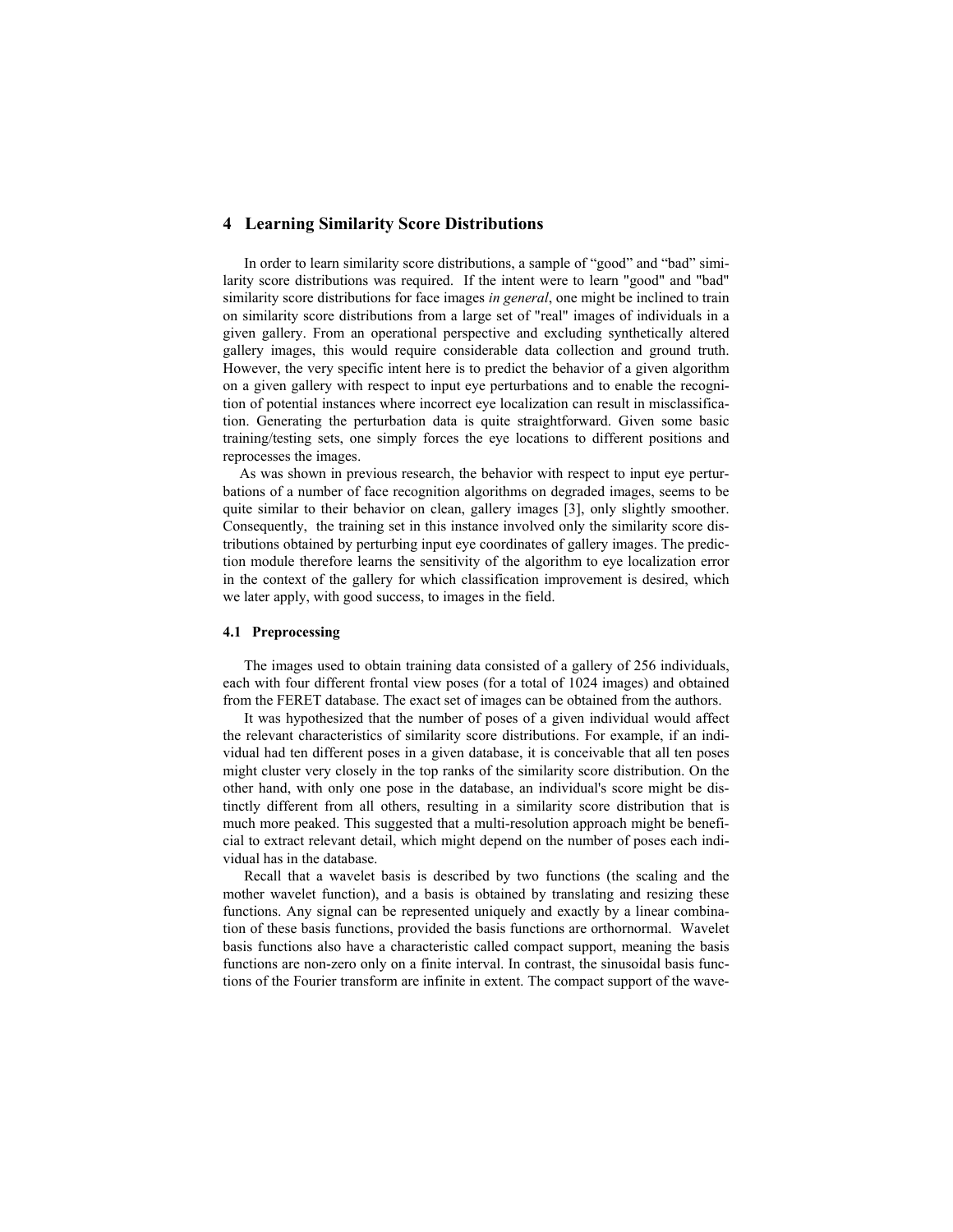let basis functions allows the wavelet transformation to efficiently represent functions or signals which have localized features.

In this application, a 4 point discrete Daubechies wavelet transform [8] was used to process the top 2k sorted similarity scores, where k is the number of poses for each individual. In this case, k=4, resulting in a total of 8 wavelet coefficents,. Reflection generated the necessary points for the function boundary. A Daubechies wavelet transform was used due to its (coarse) similarity to the distributions as well as its overlapping iterations, enabling it to pick up detail that might be missed by, say, the Haar transform.

Two additional features were also computed. The first was the next highest rank of the same ID as the top ranked image. Since only the top 2k similarity scores were observed, this number was clamped at a rank of  $2k+1$ . Very high numbers for ranks are known, from previous experience, to be relatively unstable as predictive features. The intuition here is that the likelihood of the winner being correct is higher if the image of one of its other poses is also highly ranked.

The second feature was the number of pairs of identical Ids in the top 2k similarity scores that have a different ID from the winner. In this case, it was hypothesized that the presence of two (or more) same-ID highly ranked images in the top ranks might also have some bearing on the possibility of classification failure.

#### **4.2 Training**

Gallery images were run through each algorithm using all combinations of input eye offsets shown in figure 1, resulting in 9x9=81 runs per algorithm. Note, the same pair of eye offsets was applied to *all* of the gallery images for any given run. Random eye offsets for each individual image were not trained on, since any feasible method used in production would have to apply the same pair of offsets to the entire probe set (see section 4.3).



**Figure 1.** Eye offsets used for training.

The distance between points in the images tested was six pixels. In general, this perturbation depends on the scale of the imaged face, with the goal to select points to span the extent of the eyelids and the whites of the eyes. Similarity scores of the 8 top ranked images were stored along with the other two features discussed previously for all images. Feature vectors were generated and organized into two datasets, one for images whose rank was one (correct matches) and all others (incorrect matches).

A random sampling of 5000 out of 1024x81=82944 feature vectors was used to train a backpropogation neural network [11]. All other 77944 feature vectors were used for testing. This was done for both the FACEIT algorithm and the EBGM algorithm. Thresholds that maximized performance on the test set were fixed for all sub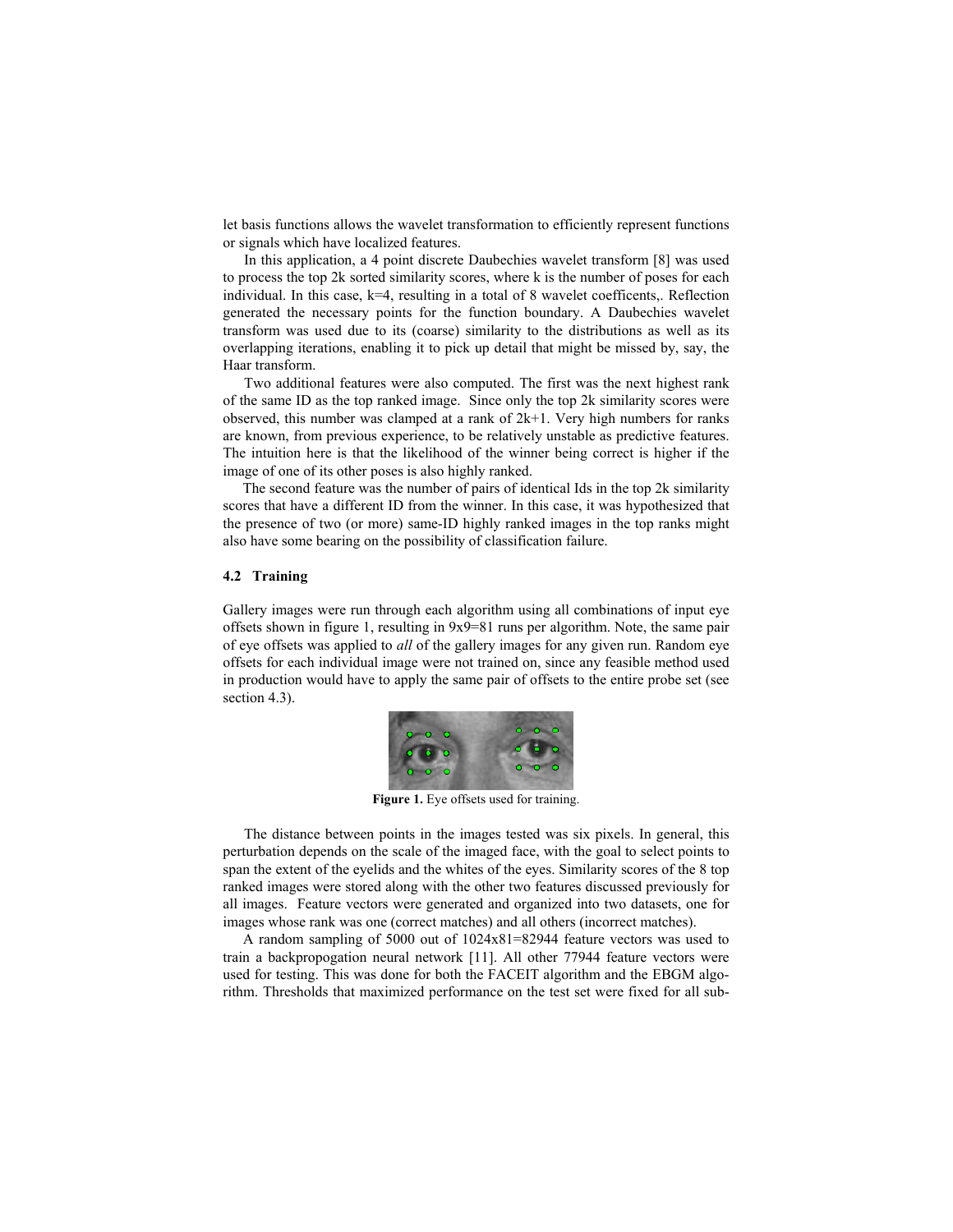sequent experiments and are shown in table 1, along with network architectures and performance. The neural net trained in approximately one day on a G4 Macintosh, and due to the small size of the network, and the relatively small wavelet transform, processed inputs very quickly. Behavior was also observed to be relatively smooth around the peak threshold and relatively stable. Overall performance of the neural net resulted in good generalization, with rates for testing showing only a small loss over training set accuracy.

| Face          | Number of Nodes |  |  | Constants |                                                         |      | <b>Percent Correct</b> |      | Fixed     |
|---------------|-----------------|--|--|-----------|---------------------------------------------------------|------|------------------------|------|-----------|
| Algorithm     |                 |  |  |           | Input   Hidden   Output   Learning   Momentum   Sigmoid |      | Training               | Test | Threshold |
| <b>FACEIT</b> | 10              |  |  | 0.05      | 0.5                                                     | 0.05 | 95.7                   | 94.5 | 0.4       |
| <b>EBGM</b>   | 10              |  |  | 0.05      | 0.5                                                     | 0.5  | 95.2                   | 92.4 | 0.45      |

**Table 1.** Backpropogation network architecture and performance.

#### **4.3 Random Eye Perturbation Experiments**

To study the effectiveness of our approach, we first analyze our prediction ability with respect to controlled simulation experiments. The images used in this experiment are from one session of outdoor data arbitrarily selected from our larger data set collected as follows. Each session consists of the same 1024 FERET images used for training, but displayed on an outdoor LCD monitor and re-acquired under varying time and weather conditions. Images are projected on a 15" LCD monitor and acquired asynchronously by two cameras at high speed from a distance of approximately 100 and 200 ft. Images are zoom adjusted so that facial images have approximately 50-100 pixels between the eyes. Eye coordinates for all images are computed, using the known location of the eyes from the gallery image and a pair of easily identifiable markers located in the projected image.

A series of random Gaussian offsets were applied to the eye coordinates of all images to create a series of probe sets with varying degrees of eye localization error. For this set of experiments, we selected offsets with a mean of zero and four different standard deviations: 2, 4, 6 and 8 pixels radially from the center of the known location of the eye. Note that different random perturbations were applied to each image, and 30 different random seeds were used for each standard deviation. This resulted in 4x30=120 runs of each algorithm on the same set of 1024 images. The intent of this experiment was to show the effectiveness of our approach as eye localization increases in error.

The data flow for the analysis of a single probe image is shown in figure 2. For each probe, the similarity scores are processed and the feature vector passed through the previously trained neural net. If neural net output exceeds the fixed threshold, the image is determined to have a high probability of being correctly classified and its classification is left intact. However, if the neural net output is below the threshold, the image is assumed to have a low probability of being correctly classified, and is then passed onto to the next stage of processing.

Three different subsets of eye offsets were investigated for their effectiveness. In a production setting, it may not be feasible to try all (for example) 81 combinations of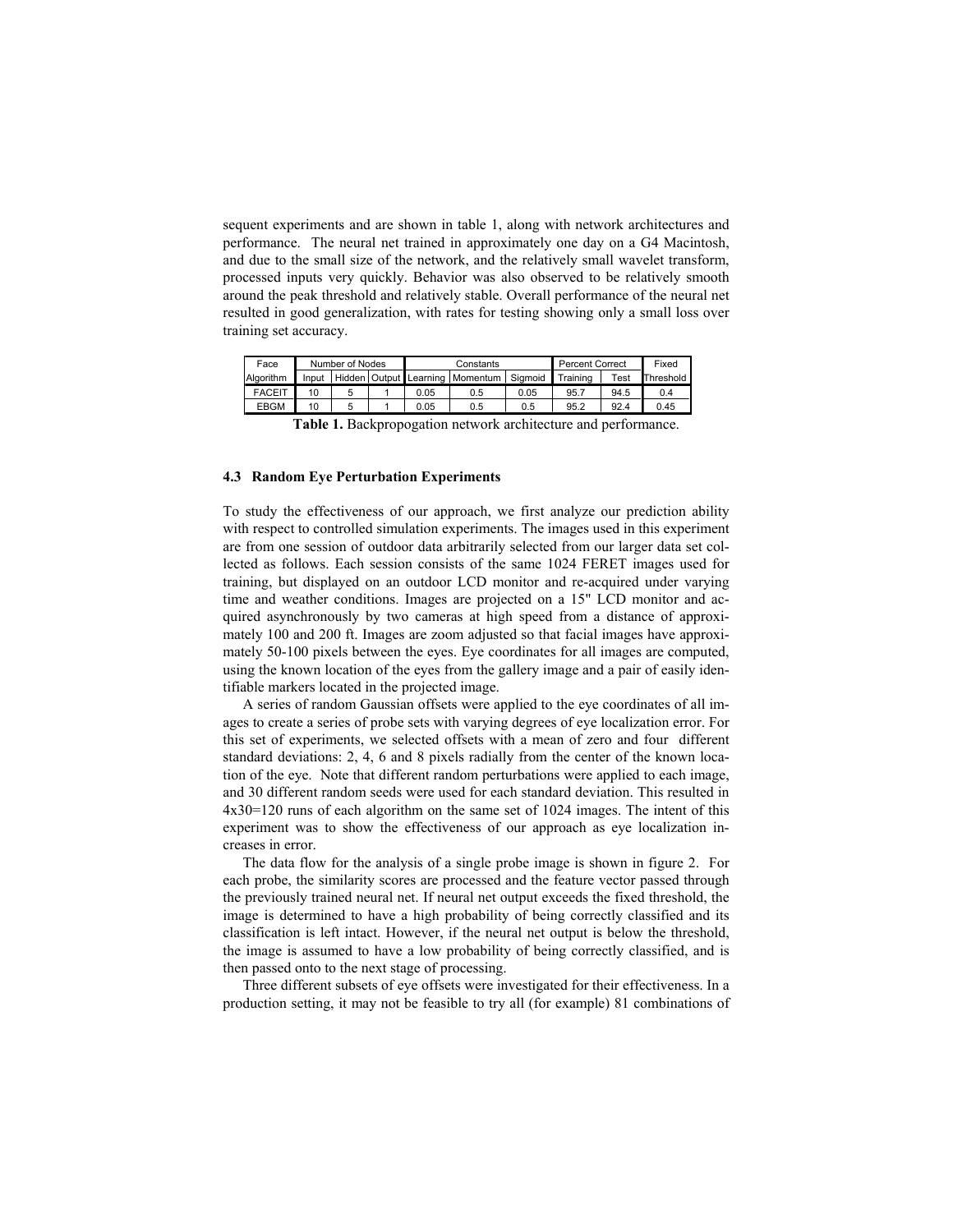offsets (or more) from a resource point of view. It would be beneficial to determine a smaller set of eye perturbations that have a high likelihood of achieving good performance gains versus the cost of reprocessing images. As a result, three subsets of eye offset combinations were tested, referred to as: SCALE (6 offsets), TRANSLATE\_SCALE (26 offsets and X\_SEP\_CONSTANT (8 offsets).

SCALE included those offsets that simply increased or decreased the x separation between the eyes, embodying the implicit hypothesis that scaling is a significant factor affecting face algorithm performance.

X SEP CONSTANT included those offsets that simply translated the given x coordinates for both eyes, keeping the distance between them the same.

Finally, TRANSLATE SCALE included all previous offsets, including scaling in conjunction with translation. No offsets in which one eye was translated in relation to the other were included in the analysis due to the prohibitive cost of post-processing.

Once a probe is identified as having a low probability of being correctly classified, it is then perturbed with an offset, and reprocessed by the face algorithm. This is repeated for all offsets in the subset. The feature vectors each time are input to the neural net, and the largest output (out of all of the offsets applied) is noted. The ranking information for this result supercedes the original classification only if:

- 1. its neural net output exceeds the fixed threshold
- 2. its neural net output exceeds that of the original

**Results.** First, it is instructive to look at how the algorithm behaves with respect to the decisions that are made during processing. As shown in figure 3, the neural net performs extremely well on the initial data, achieving a classification accuracy exceeding 90% over the entire range of initial input eye perturbation. Recall that the eye perturbation in this case is a random Gaussian variable and different for every single image, resulting in a rigorous test for the neural net. Note also, the very low false negative and false positive rates, indicating a relatively high efficiency (at least at this level) of the algorithm.

Not unexpectedly, as the variance of initial eye perturbation increases, performance decreases. However, it is interesting to note that there is a greater *relative* gain as variance increases, and as performance in general decreases. This is shown quite clearly in figure 4. This suggests that such a method might be even more useful as eye localization errors increase since at least one of the perturbations used to try to correct the classification error may be in the direction of the needed change. Changes in and around the correct location may not result in significant benefits. Nevertheless, even in the case of small initial perturbations, significant improvements (albeit small) were noted.

In general, TRANSLATE\_SCALE performed slightly better than SCALE, but at a significantly higher cost (see figure 5). With only six offsets, SCALE was able to improve recognition performance significantly with much lower cost. This fact is not very surprising if one considers the importance of scaling in face analysis systems. These results suggest that adjusting factors that affect normalization(specifically eye separation distance) and then re-processing is a prudent approach to improving face recognition. This is consistent with observations made in [4] that eye separation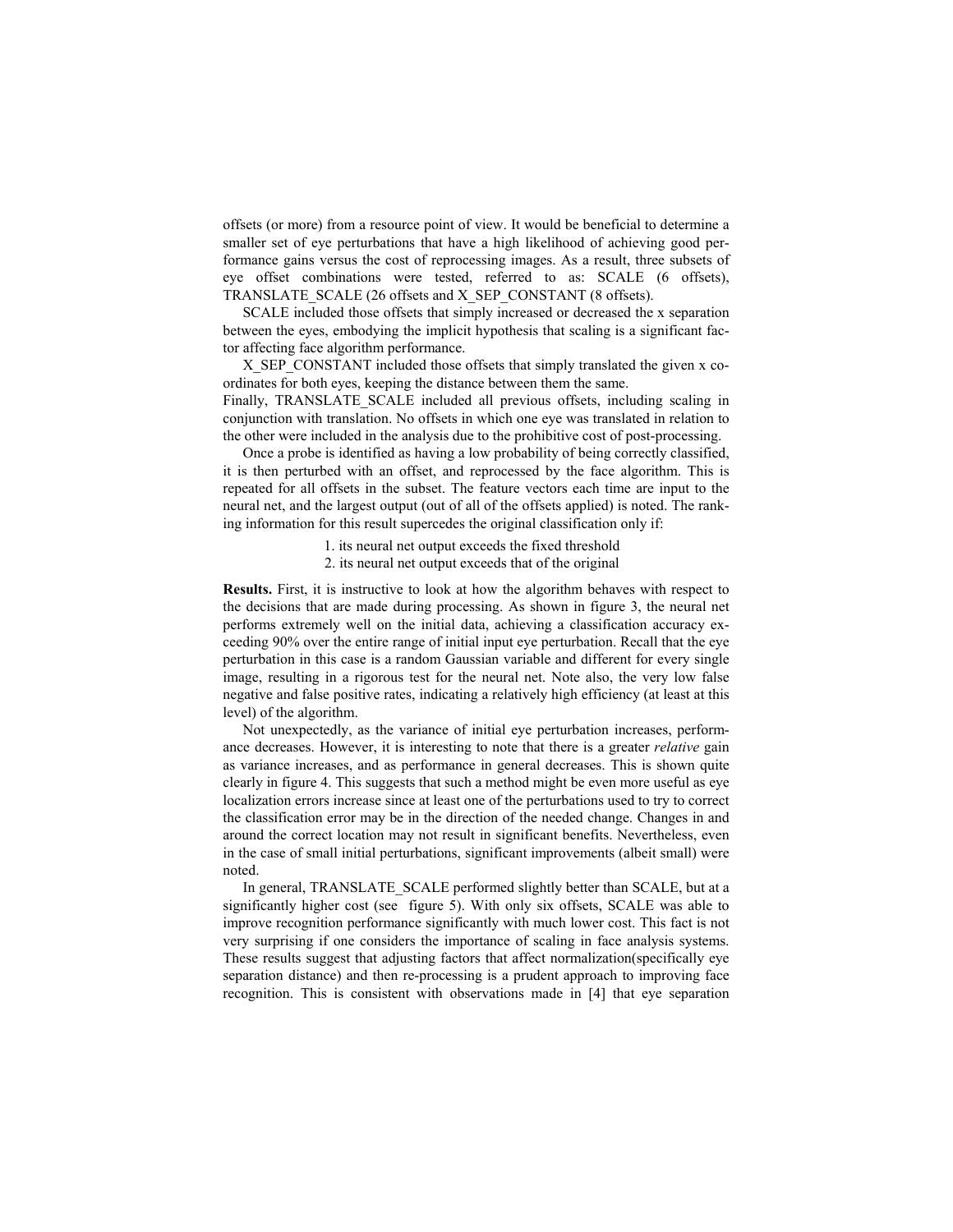

Figure 2. Flowchart showing data flow for the analysis of a single probe image



**Figure 3.** Classification accuracy of the neural network for FACEIT and EBGM algorithms



**Figure 4.** Percent difference in performance gain for various subsets of eye offsets



**Figure 5.** Maximum number of images reprocessed for each algorithm

distance seemed to have a greater effect on face recognition performance than the actual location of the eyes themselves.

Not surprisingly, X\_SEP\_CONSTANT performed considerably worse, although due to the accuracy of the neural net, performance did not degrade. It is conceivable that bad decisions by the neural net could result in falsely classifying an image as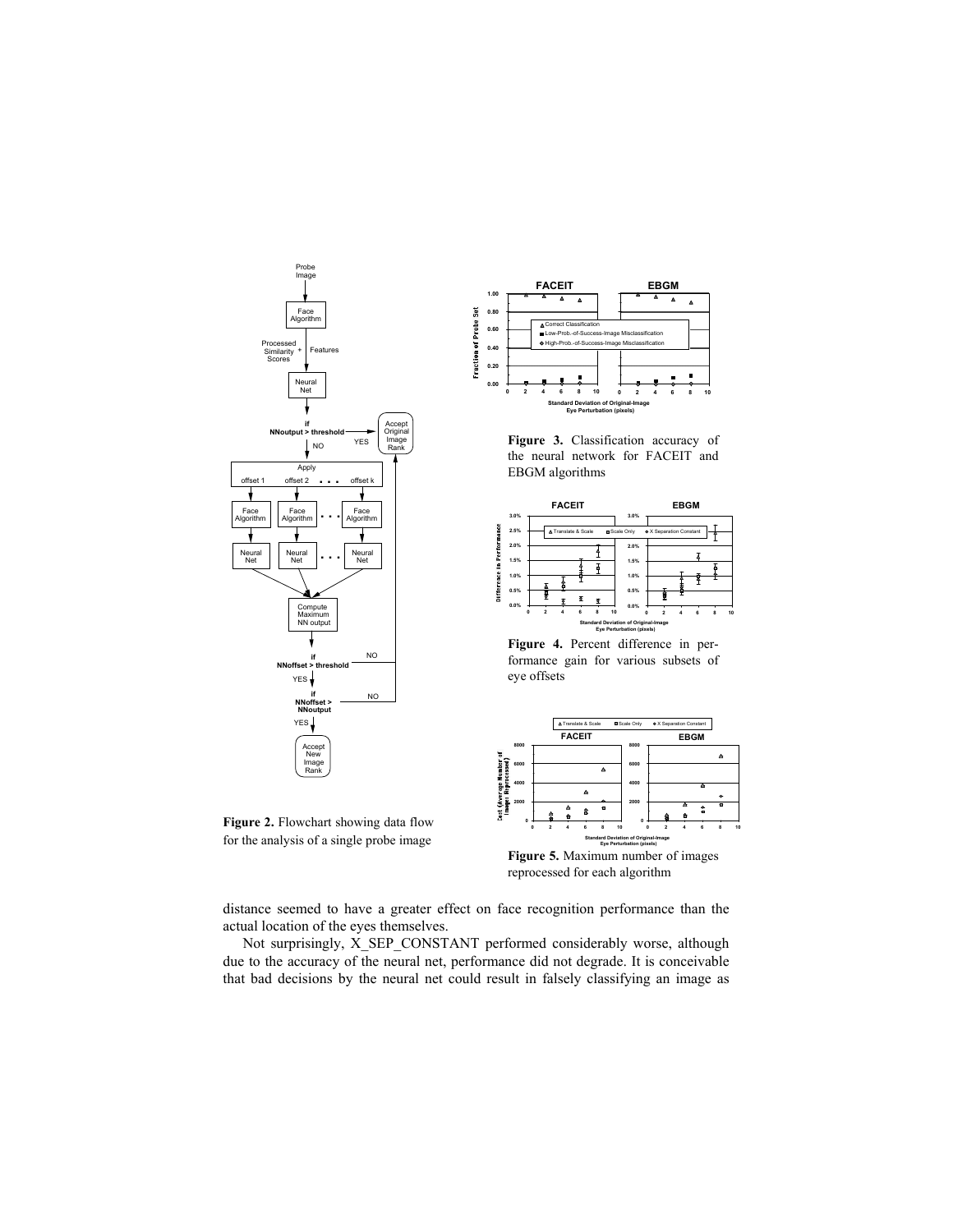having a high probability of being classified correctly after applying an eye perturbation; however, this was clearly not the case.

With respect to the behavior of the neural network during processing, several important observations can be made. Results only for SCALE are shown in figure 6. First, the fraction of perturbed images that actually resulted in a degraded classification is extremely low, on the order of about 0.1%. Informal observations of the data indicated that even so, the amount of degradation was usually on the order of 1 or 2 ranks (e.g. changing a rank 1 image to a rank 2 or 3). Second, recall that once a probe is initially identified as having a high probability of being incorrectly classified, the image is offset multiple times and the output of the neural net for each re-processing is used to determine what to do with it. If the neural net determines the new result has a low probability of being correctly classified, that result is not considered. As seen in the top of figure 6, the fraction of perturbed images for which this is true is rather high. However, this is to be expected since the likelihood of a given perturbation to actually make things worse is rather high. In fact, the neural net is actually doing quite well, rejecting a large number and accepting only reasonably good possibilities. Of those accepted, *i.e.* when failure is predicted successfully (see the bottom of figure 6), approximately 50% result in an improvement in rank.

#### **4.3 Biometric Perturbations of Real Images**

Finally, a set of experiments shown in figure 7 clearly shows the benefit of the approach for real images. Four different times of day throughout the month of May were used for this analysis. SCALE perturbations were used to significantly improve face recognition results for the FACEIT algorithm. Note that in this set of experiments, errors in eye localization come from two sources: the eye localization error due to degradation of the input image as a result of atmospheric effects, and the eye localization error due to possible weaknesses in the FACEIT eye localization algorithm. Together, eye localization error is clearly an unknown quantity, but is exploited quite effectively here, to improve overall classification.

### **5 Conclusions**

Eye localization has been shown to have a significant impact on face recognition algorithms. This paper uses that fact to show how machine learning and failure prediction can be integrated into a perturbation-based approach for overall system improvement. Our approach was tested on synthetic data using two different facerecognition systems; it showed both good failure prediction performance and, when failure was predicted, corrected for it about 50% of the time. It also managed to do so rather efficiently, requiring only a fraction of the total number of offset combinations, and would be expected to do even better in a production environment.

Using outdoor face data and a commercial face recognition system, the approach was able to predict failures and then predict which perturbations to keep, to achieve a